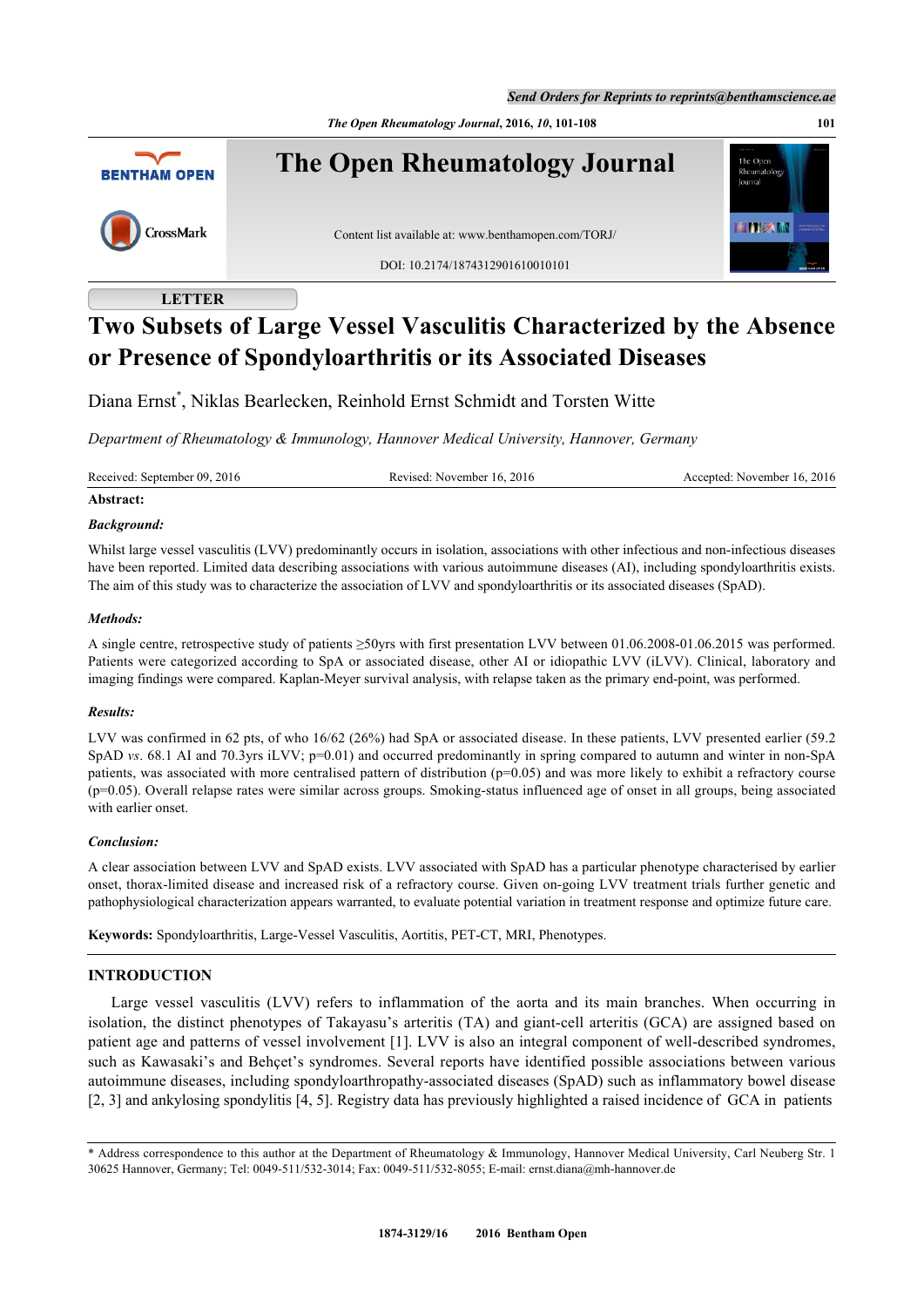with psoriasis and psoriatic arthritis patients [\[6](#page-6-3)] and in a recent small study, presented clinical evidence supporting a higher prevalence of LVV in patients with psoriatic arthritis and sacroiliitis [[7\]](#page-6-4).

The aim of this study was to further assess the relationship between LVV and SpAD. Beyond merely establishing a link between these conditions, the main focus is to characterize LVV in SpAD and compare the findings to both patients with non-SpAD autoimmune disease and those with no known autoimmune disease.

#### **MATERIALS AND METHODS**

A retrospective analysis of  $1<sup>st</sup>$  presentation of large vessel vasculitis at our institution between  $1<sup>st</sup>$  June 2008 and  $1<sup>st</sup>$ June 2015 was performed. To avoid overlap with Takayasu arteritis, only patients ≥50 years at symptom onset were included. Diagnosis was confirmed in all cases either by imaging or vessel biopsy. Patients subsequently diagnosed with paraneoplastic vasculitis or severe atherosclerosis were excluded from the analysis.

Patient charts were reviewed, with presenting symptoms and diagnostic parameters being tabulated. The cohort was divided into 3 groups, based on coexisting spondyloarthropathy or associated disease (SpAD), another known autoimmune disease (AI), or iLVV. A diagnosis of SpAD required fulfilment of *Assessment of Spondyloarthritis International Society* (ASAS) criteria for SpA or its associated clinical features [\[8](#page-6-5) - [10\]](#page-6-6). diagnosed by the relevant medical specialists. Other autoimmune diseases required either confirmation of the relevant antibodies or fulfilment of other recognized diagnostic criteria in the absence of clinical features outlined in the ASAS criteria (Supplementary Data Sheet).

Current and treatment prior to LVV development were also collated for all patients, with particular reference to immunosuppressants. Corticosteroid treatment equating to ≥5mg prednisolone daily, or any disease modifying medication was considered significant. Treatment of large vessel vasculitis adhered to EULAR recommendations [\[11](#page-6-7)] and comprised of 1mg/kg oral prednisolone (max. 60mg daily) initially in combination with methotrexate (MTX). Patients with contraindications or poor tolerance of MTX received corticosteroids in combination with azathioprine.

Sub-analysis, examining the independent influence of age on disease presentation and course was subsequently performed in 3 groups, taking arbitrary cut-offs of <60yrs for younger patients and >70yrs for older patients.

Data are reported as means (±standard deviation), with time-dependent variables being expressed as median [interquartile ranges]. Unless stated otherwise, p-values are two-sided, with <0.05 being considered statistically significant. Categorical variables were analysed using Chi-Squared test or Fisher´s exact test. Continuous variables were compared using ANOVA, or in the age-dependent sub-analysis with the Kruskal-Wallis Test. Relapse-free survival was calculated using a Kaplan-Meier analysis.

### **RESULTS**

In total 62 patients (48 female; 77%) were included. The diagnosis of LVV was based on imaging in 53 (85.5%) patients and on a pathological result of a biopsy from the temporal artery in 9 (14.5%) patients. Median age at LVV diagnosis was  $65.9$  [57.6 – 72.1] years. A known autoimmune disease was present in 29 (47%) patients, of whom 16 (26%) had a SpAD. Whilst no differences in gender composition were observed, patients in the latter group were significantly younger at presentation (59.2yrs) versus 68.1yrs among other AI diseases and idiopathic LVV (70.3 yrs; p=0.01). SpAD was evident in over one-third of patients presenting before 70 years, whereas only 1 patient (4%) presenting after 70yrs had SpAD (p=0.05). Detailed information on cohort group composition is illustrated in Fig. (**[1](#page-1-0)**). Patient demographics are summarized in Table **[1](#page-3-0)**.

No significant differences in clinical symptomatology of LVV were seen between groups, with myalgia being the commonest symptom in all groups. Among SpAD patients the majority (56%) became symptomatic in spring, whereas autumn and winter predominated in the other groups (Fig. **[2](#page-2-0)**), p=0.02). The median interval between symptom onset and diagnosis was 91 [49 – 198] days for the entire cohort, again with no differences between groups.

<span id="page-1-0"></span>Raised serum C-reactive protein and erythrocyte sedimentation rates in the absence of leucocytosis were characteristic of all groups with no significant quantitative differences.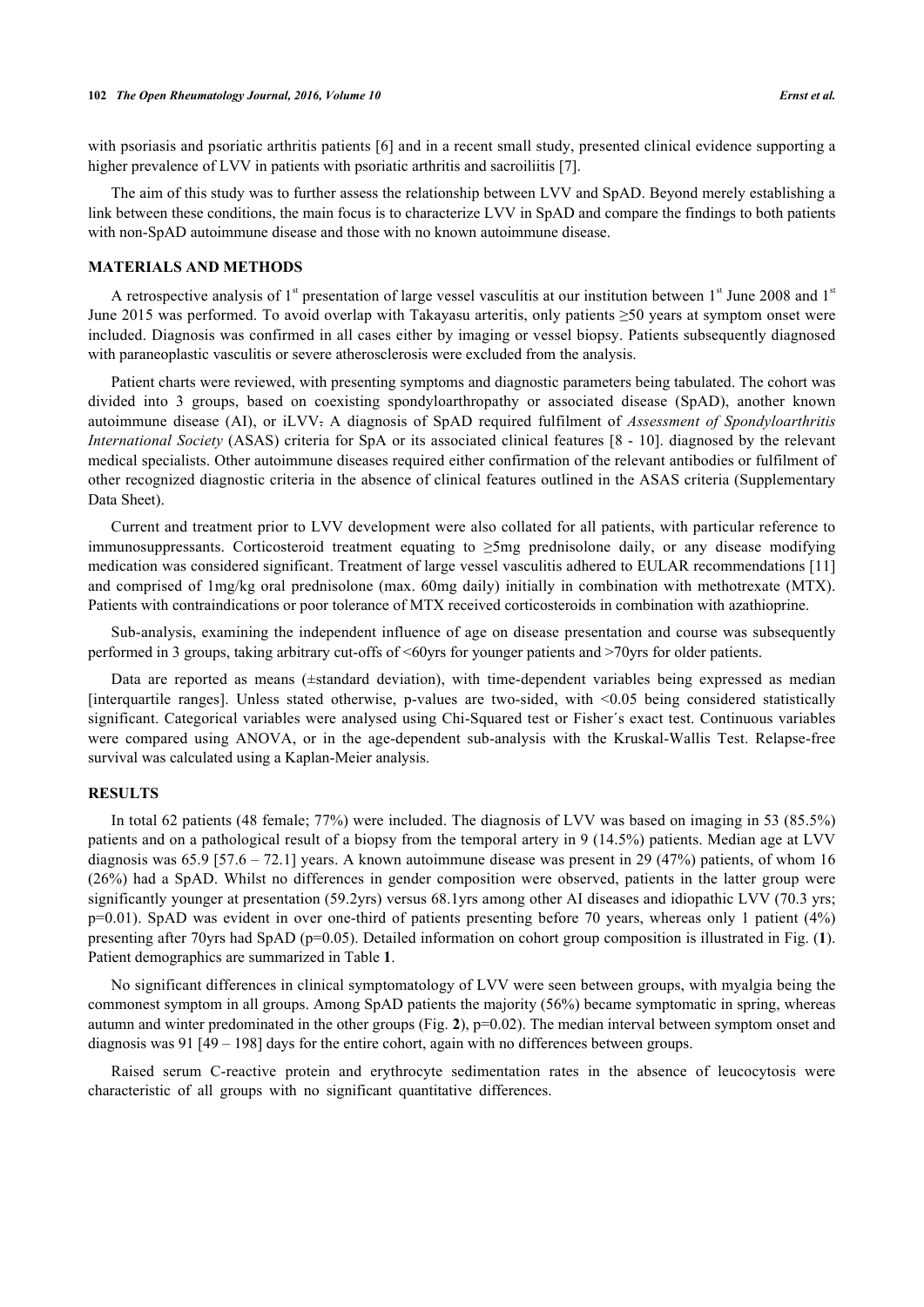

<span id="page-2-0"></span>**Fig. (1).** Schematic overview of patient grouping within the cohort, including details of underlying diagnosis.



**Fig. (2).** Summarizing seansonal variation in symptom onset dependent upon disease association. The majority of the SpAD associated LVV became symptomatic in spring whereas iLVV onset was more common in summer and winter. Legend: SpAD – Spondyloarthritis or associated disease, AI – Other autoimmune disease, iLVV – idiopathic large vessel vasculitis.

Whilst a slightly lower proportion of the SpAD underwent positron emission tomography (PET-CT) (44% *vs*. 62% AI and 64% iLVV; p=0.46), no significant imaging bias within the groups was apparent. Whereas the extent of vessel involvement was similar across all groups, significant differences in the patterns of disease existed. SpAD patients demonstrated predominantly central disease with involvement of the ascending aorta in 92% of cases, compared to 83% in the control group and 55% of AI patients ( $p=0.05$ ). Conversely, involvement of the abdominal aorta among SpAD patients was lower than in the other groups (62% *vs*. 90% iLVV and 73% AI; p=0.08).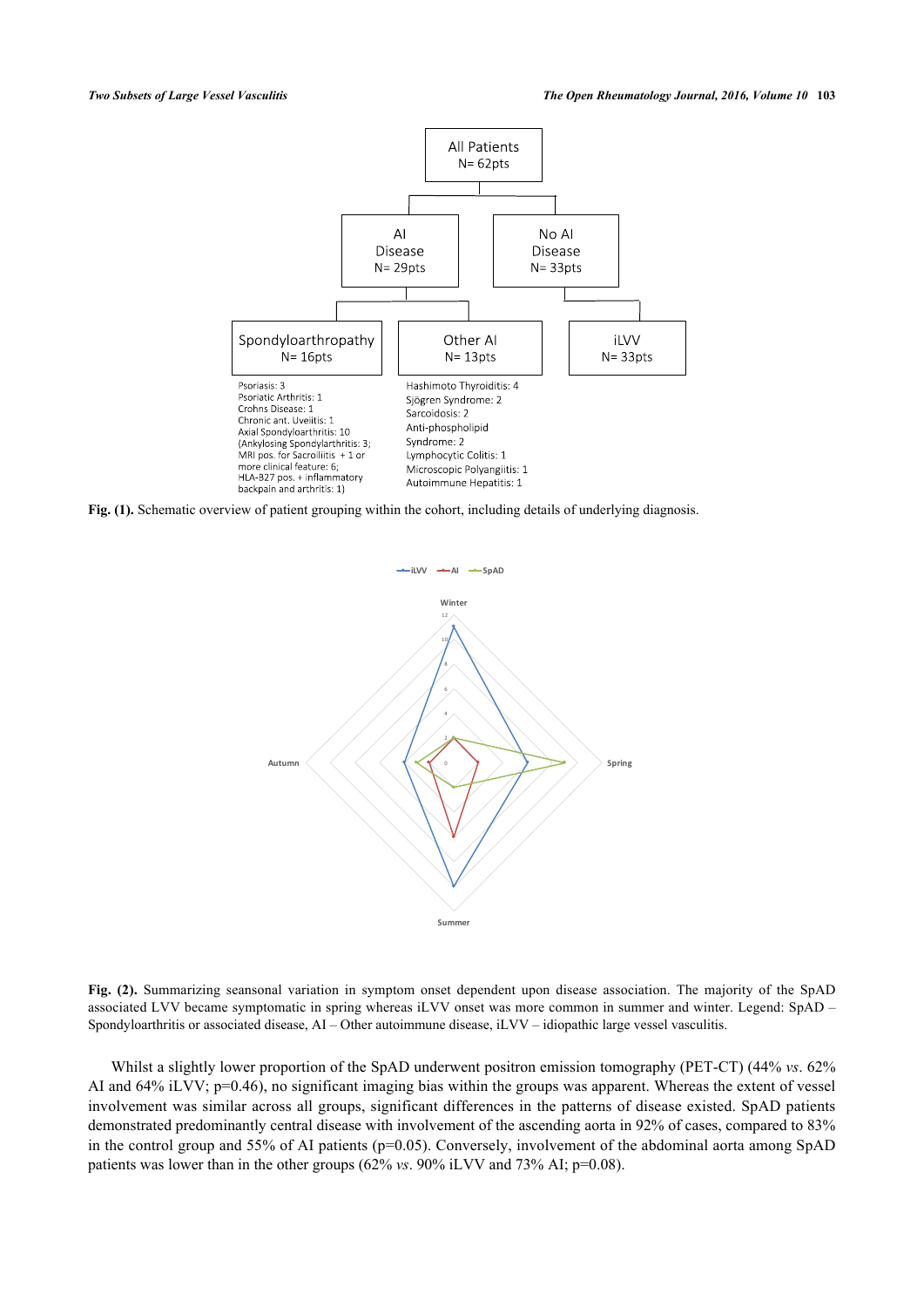#### **104** *The Open Rheumatology Journal, 2016, Volume 10 Ernst et al.*

In terms of treatment, no differences in drug management existed between groups  $(p=0.39)$ . Although no differences in overall relapse rates were observed (p=0.62), SpAD patients were more likely to develop refractory disease, defined as ≥2 relapses on treatment (31% *vs*. 6% iLVV and 23% AI; p=0.05). Pre-existing treatment with corticosteroids at LVV onset was noted in 8 (13%) patients. Developing LVV whilst taking corticosteroids did not increase the likelihood of relapsing on treatment ( $p=0.79$ ) or developing refractory disease ( $p=0.76$ ). None of the patients in the SpAD or AI groups received biological agents or disease-modifying anti-rheumatic drugs (DMARDs). Main treatment was nonsteroidal anti-inflammatory drugs (NSAID) or in case of peripheral manifestations low dose prednisolone therapy. All patients developed their underlying condition prior to LVV onset, occurring at a median 79 [12 – 227] months in SpAD patients and  $42 [8 - 284]$  months in patients with AI.

A history of previous or current smoking contributed to LVV development at a younger age (p=0.007). This effect was independent of SpAD status, although impact was greater in non-SpAD patients (SpAD 57.1 *vs*. 61.1years, non-SpAD 59.3 *vs.* 70.9 years; p=0.004). Similarly, concomitant smoking among SpAD patients had a negative impact on 1year relapse free survival (83% *vs*. 56%; p=0.02) but not on overall incidence of relapse (p=0.87) or refractory disease  $(p=0.27)$ .

#### **DISCUSSION**

This paper introduces the coexistence of large vessel vasculitis (LVV) with spondyloarthritis or its associated diseases. Although also described in Behçet's syndrome and rheumatoid arthritis, LVV most commonly occurs in isolation and is considered as either Takayasu's or giant-cell arteritis(GCA) [[1](#page-5-0)]. Whilst sharing similar pathogenesis, these are distinguished by age at onset and pattern of disease distribution, with the latter being more common in older populations, with female sex and age >70 years at presentation being typical. Among adults >50yrs, incidence varies between 15-25/100,000 [\[1](#page-5-0)]. Exact pathogenesis is unclear, with a multifactorial aetiology combining environmental and genetic factors triggering cellular and humoral immune responses suspected [[12](#page-6-8)]. Tobacco consumption is a good example of the former, given the strikingly higher than anticipated incidence particularly among women 65 years. Its impact on premature onset of LVV onset was-profound. This correlates with recent findings suggesting earlier onset of ANCA associated vasculitides among smokers [[13](#page-6-9)]. Further assessment of the relationship of smoking to large vessel vasculitis in larger cohorts appears warranted.

<span id="page-3-0"></span>**Table 1. Summarizing patient demographics, clinical findings and treatment outcomes between subgroups. All values are median [inter-quartile range] unless otherwise stated. Legend: SpAD – Spondyloarthritis or associated disease, AI – Other autoimmune disease, iLVV – idiopathic large vessel vasculitis, CRP – C-reactive Protein, ESR – Erythrocyte sedimentation rate, PET-CT – Positron-emission Tomography, SUV – standard uptake value, MRI – magnetic resonance imaging.**

|                             |                                        |  | iLVV   |                 | <b>SpAD</b>    |                 | AI   |                 | p-value |
|-----------------------------|----------------------------------------|--|--------|-----------------|----------------|-----------------|------|-----------------|---------|
| <b>Patient Demographics</b> |                                        |  |        |                 |                |                 |      |                 |         |
|                             | n                                      |  | 33     |                 | 16             |                 | 13   |                 |         |
|                             | Female, $n$ $(\frac{9}{6})$            |  | 26     | (79%)           | 11             | (69%)           | 11   | (85%)           | 0.58    |
|                             | Never Smoker, n (%)                    |  | 14     | (42%)           | 6              | (38%)           | 3    | (23%)           | 0.41    |
|                             | Age at Diagnosis, yrs                  |  | 70.3   | $[59.3 - 73.3]$ | 59.2           | $[54.0 - 63.8]$ | 68.1 | $[58.7 - 72.3]$ | 0.01    |
|                             | Follow-up, mts                         |  | 11     | $[3-36]$        | 38             | $[18-63]$       | 39   | $[7-52]$        | 0.01    |
|                             | Clinical Features                      |  |        |                 |                |                 |      |                 |         |
|                             | Fever, $n$ $(\%)$                      |  | $\tau$ | (21%)           | $\overline{7}$ | (44%)           | 4    | (31%)           | 0.22    |
|                             | Weight loss, n (%)                     |  | 21     | (64%)           | 8              | $(50\%)$        | 7    | (54%)           | 0.73    |
|                             | Night Sweats, n (%)                    |  | 16     | (48%)           | 9              | (56%)           | 6    | (46%)           | 0.71    |
|                             | Myalgia, n (%)                         |  | 22     | (67%)           | 9              | (56%)           | 7    | (54%)           | 0.70    |
|                             | Headache, n (%)                        |  | 18     | (55%)           | 8              | $(50\%)$        | 4    | (31%)           | 0.34    |
|                             | Jaw claudication, $n$ $(\%)$           |  | 10     | $(30\%)$        | 2              | (13%)           | 3    | (23%)           | 0.44    |
|                             | Symptom Duration, d                    |  | 92     | $[53-203]$      | 97             | $[38-201]$      | 79   | $[53-181]$      | 0.91    |
|                             | <b>Laboratory Parameters</b>           |  |        |                 |                |                 |      |                 |         |
|                             | Leucocytes, Tsd/µl                     |  | 8.8    | $[7.8 - 10.0]$  | 9.1            | $[8.2 - 10.7]$  | 10.6 | $[7.5 - 11.0]$  | 0.73    |
|                             | CRP, mg/l                              |  | 90     | $[50-120]$      | 73             | $[37-118]$      | 107  | $[31-149]$      | 0.67    |
|                             | ESR, mm/hr                             |  | 76     | $[69-93]$       | 79             | $[58-88]$       | 81   | $[62-100]$      | 0.90    |
|                             | Imaging                                |  |        |                 |                |                 |      |                 | 0.46    |
|                             | PET-CT, $n$ $\left(\frac{9}{6}\right)$ |  | 21     | (64%)           | $\overline{7}$ | (44%)           | 8    | (62%)           |         |
|                             | $\cdot$ SUV $_{\text{max}}$            |  | 4.4    | $[3.2 - 6.0]$   | 3.1            | $[2.9 - 3.2]$   | 3.5  | $[3.3 - 4.7]$   | 0.305   |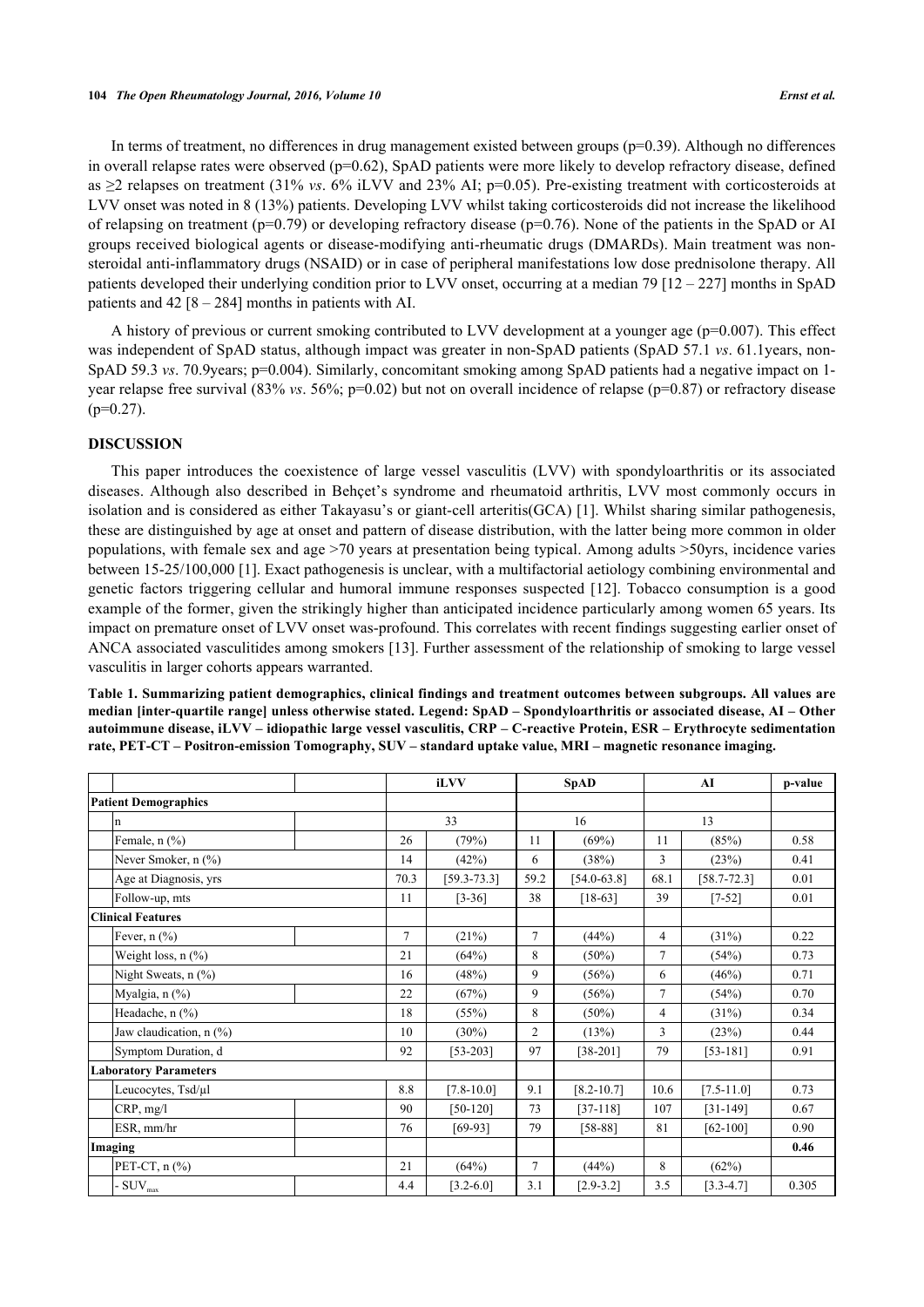*(Table ) contd.....*

|                                   |    | iLVV     | <b>SpAD</b> |          | AI |       | p-value |
|-----------------------------------|----|----------|-------------|----------|----|-------|---------|
| <b>Patient Demographics</b>       |    |          |             |          |    |       |         |
| MRI, $n$ $(\%)$                   | 8  | (24%)    | 6           | (38%)    | 3  | (23%) |         |
| Site affected                     |    |          |             |          |    |       |         |
| - Ascending Thoracic Aorta, n (%) | 24 | (83%)    | 12          | (92%)    | 6  | (55%) | 0.05    |
| Descending Thoracic Aorta, n (%)  | 27 | (93%)    | 10          | (77%)    | 9  | (82%) | 0.21    |
| - Abdominal Aorta, n (%)          | 26 | $(90\%)$ | 8           | (62%)    | 8  | (73%) | 0.08    |
| Other large vessel, $n$ (%)       | 20 | (69%)    | $\tau$      | (54%)    | 6  | (55%) | 0.43    |
| No. of Sites affected             |    |          |             |          |    |       |         |
| - Single site, $n$ $(\%)$         | 4  | (14%)    |             | (8%)     | 4  | (36%) | 0.14    |
| $- \geq 3$ Sites, n (%)           | 23 | (79%)    | 8           | (62%)    | 6  | (55%) | 0.24    |
| <b>Treatment</b>                  |    |          |             |          |    |       | 0.39    |
| Standard Protocol, n (%)          | 22 | (67%)    | 13          | (81%)    | 10 | (77%) |         |
| Steroids only, $n$ $(\%)$         | 11 | (33%)    | 3           | (19%)    | 3  | (23%) |         |
| <b>Outcomes</b>                   |    |          |             |          |    |       |         |
| Relapsing Patients, n (%)         | 12 | (36%)    | 8           | $(50\%)$ | 6  | (46%) | 0.62    |
| Refractory Disease, n (%)         | 2  | (6%)     | 5           | (31%)    | 3  | (23%) | 0.05    |

Other traditional cardiovascular risk factors have long been associated with large vessel vasculitides, with some authors even postulating that GCA may in fact be a phenotype of cardiovascular disease [[14\]](#page-6-10). Examining the prevalence of traditional cardiovascular risk factors in over 200 patients presenting with GCA, these authors identified a contributory effect of GCA to risk of a subsequent ischaemic event (OR 1.8;  $p=0.004$ ). Of note however, the patients included were older (median 75 years) and no information on imaging or histology beyond the temporal artery was included.

Recent studies focusing on aortitis have acknowledged small numbers of SpAD patients within their cohorts [\[15](#page-6-11) - [17\]](#page-6-12). Expanding upon our previous case series [[7\]](#page-6-4) and existing registry data [\[6](#page-6-3)], the current findings both confirm an association between LVV and SpAD-and establish some interesting nuances of LVV in these patients.

Although no significant differences in symptomatology or their duration were observed in our cohort, SpAD patients presented at a much younger age (59.2years *vs*. 70.3years iLVV and 68.1yrs AI; p=0.01). This *de novo* predisposition corroborates evidence from mouse models suggesting common pathophysiological traits between SpAD and large vessel inflammation [[18](#page-6-13)]. Raised levels of Interleukin-23 (IL-23) contribute to both conditions, with IL-23 inoculated mice developing sacroiliitis and inflammation of the aortic root [[18\]](#page-6-13). Treatment with systemic corticosteroids in both the autoimmune (AI) and SpAD groups did not influence age at LVV onset  $(p=0.58)$  nor the interval between symptom onset and diagnosis ( $p=0.79$ ).

The relevance of seasonable symptom onset in identifying disease triggers has been subject to considerable debate [\[19](#page-6-14), [20](#page-6-15)]. This concept however remains controversial, with others authors failing to identify any seasonal variation [[21\]](#page-6-16). While SpAD patients tended to become symptomatic in spring (Fig. **[2](#page-2-0)**) the other groups exhibited only weak cyclical trends, again-supporting the concept that LVV in SpAD is phenotypically different and may be triggered by different pathogens or other environmental factors.

Of the serum inflammatory markers analysed, no differences were seen between SpAD patients and the other groups. Imaging however raised a number of interesting issues. Whilst positron emission tomography (PET-CT) has replaced magnetic resonance imaging (MRI) in treatment naïve SpAD patients with early disease[[22](#page-7-0), [23](#page-7-1)], it is nevertheless, important to stress that no inter-group bias relating to imaging modality existed (p=0.46). No difference in disease activity, signified by SUV<sub>max</sub>, existed between groups suggesting a similar inflammatory intensity. Clear patterns of vessel involvement were identified, with a central preponderance in SpAD patients, particularly related to involvement of the ascending aorta (p=0.05) and sparing of the abdominal aorta (p=0.08) and large peripheral vessels, corroborating existing echocardiographic data associating aortic root inflammation with SpA [\[4](#page-6-1), [5](#page-6-2), [18](#page-6-13)].

Correspondingly, fewer SpAD patients demonstrated diffuse vessel involvement, although it should be noted that single-site disease was observed in only one patient. Considering these findings further, it would be reasonable to question if disease duration is confounding the results. However LVV onset in both AI and SpAD varied widely at median 21 [6 – 176] and 76 [16 – 201] months respectively ( $p=0.62$ ). Considering both groups, duration of disease did not correlate with single-site ( $p=0.23$ ) or diffuse LVV ( $p=0.54$ ). Likewise, immunosuppression at or prior to LVV diagnosis did not influence single-site ( $p=0.77$ ) or diffuse disease ( $p=0.63$ ).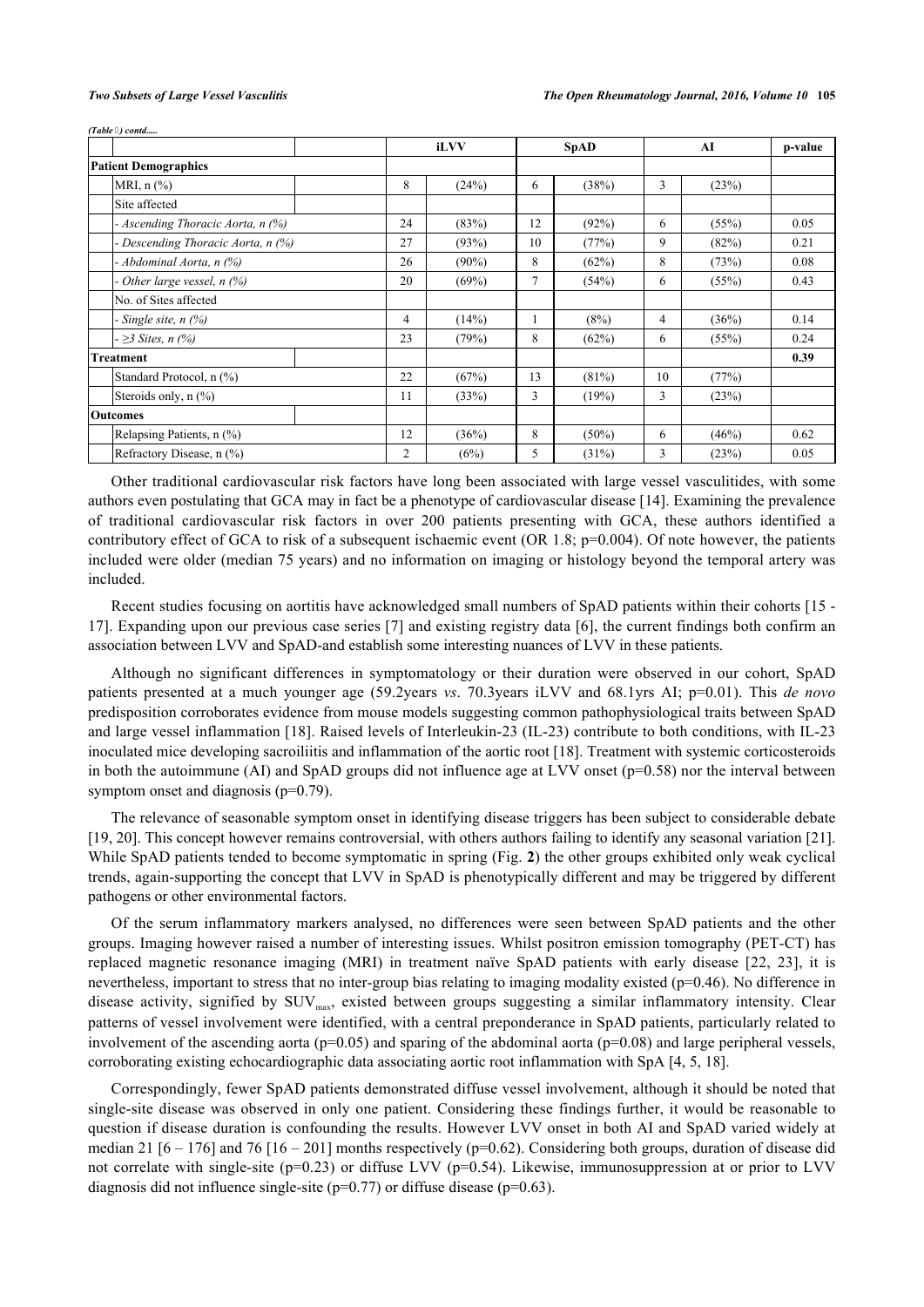Regarding treatment response, while no differences in relapse rates between groups was observed, rates were highest among SpAD patients at 50%. Furthermore, these patients were at greater risk of developing recurrent relapses, with 31% being considered treatment refractory despite a wide-range of disease modifying treatments (p=0.05). Data relating to long-term outcomes in LVV is limited, with most reports suggesting no significant increases in mortality [[24](#page-7-2), [25\]](#page-7-3).

Given its retrospective nature, a number of important limitations are inherent to the current analysis. The cohort's small size cannot be ignored, especially given the long period over which patients were included. Given single centre recruitment, there is potential for inclusion bias. Treatment tapering was performed at discretion of the treating physician, introducing some variability in management particularly among patients without an additional inflammatory disease who were less likely to engage in long-term follow-up.

Collectively, these findings demonstrate an association between SpAD and LVV. Whilst clinically identical to that seen in other patient groups, it appears to occur at an earlier age, demonstrate seasonal variation and predominantly involve central vessels. Based on these findings, consideration of a coexisting SpAD should be encouraged in patients fitting this profile with no known past medical history. The aim of this study was to demonstrate an association between these two conditions. Our results reveal two distinct subsets of GCA, characterized by the absence or presence of SpAD. Recognition of this distinction may be important in interpreting treatment outcomes particularly where treatment responses are inconsistent, such as those seen with tocilizumab in SpA and LVV [[26,](#page-7-4) [27](#page-7-5)]. Genome-wide association studies are currently evaluating susceptibility genes of GCA [\[28](#page-7-6)] and sub-analysis of these studies will ultimately reveal, whether or not the two subsets are clearly different.

#### **LIST OF ABBREVIATIONS**

| AI           | $=$ Autoimmune Disease                                                                                                     |
|--------------|----------------------------------------------------------------------------------------------------------------------------|
| <b>ASAS</b>  | = Assessment of Spondyloarthritis International Society                                                                    |
| CT.          | $=$ Computerized Tomography                                                                                                |
|              | $DMARD = Disease-Modifying Anti-Rheumatic Drugs$                                                                           |
|              | $EULAR = European League Against Rheumatism$                                                                               |
| <b>GCA</b>   | $=$ Giant-cell Arteritis                                                                                                   |
| IL           | $=$ Interleukin                                                                                                            |
| <b>IQR</b>   | $=$ Inter-quartile Range                                                                                                   |
| <b>LVV</b>   | $=$ Large Vessel Vasculitis                                                                                                |
| <b>MRI</b>   | $=$ Magnetic Resonance Imaging                                                                                             |
| <b>MTX</b>   | $=$ Methotrexate                                                                                                           |
| <b>NSAID</b> | $=$ Non-Steroidal Anti-Inflammatory Drug                                                                                   |
| PET          | $=$ Positron-Emission Tomography                                                                                           |
| SpA          | $=$ Spondyloarthritis                                                                                                      |
| <b>SpAD</b>  | = Spondyloarthritis or its Associated Diseases                                                                             |
|              | $\text{SUVmax}$ = Maximum Standard Uptake Value of 2-deoxy-2-18F-D-Glucose Labelled Tracer on Positron-Emission-Tomography |

**TA** = Takayasu's Arteritis

#### **CONFLICT OF INTEREST**

The authors confirm that this article content has no conflict of interest.

#### **ACKNOWLEDGEMENTS**

Declared None.

### **REFERENCES**

- <span id="page-5-0"></span>[1] Weyand CM, Goronzy JJ. Medium- and large-vessel vasculitis. N Engl J Med 2003; 349(2): 160-9. [\[http://dx.doi.org/10.1056/NEJMra022694\]](http://dx.doi.org/10.1056/NEJMra022694) [PMID: [12853590](http://www.ncbi.nlm.nih.gov/pubmed/12853590)]
- <span id="page-5-1"></span>[2] Sy A, Khalidi N, Dehghan N, *et al.* Vasculitis in patients with inflammatory bowel diseases: A study of 32 patients and systematic review of the literature. Semin Arthritis Rheum 2015; 45(4): 475-82. [PMID: [26315859\]](http://www.ncbi.nlm.nih.gov/pubmed/26315859)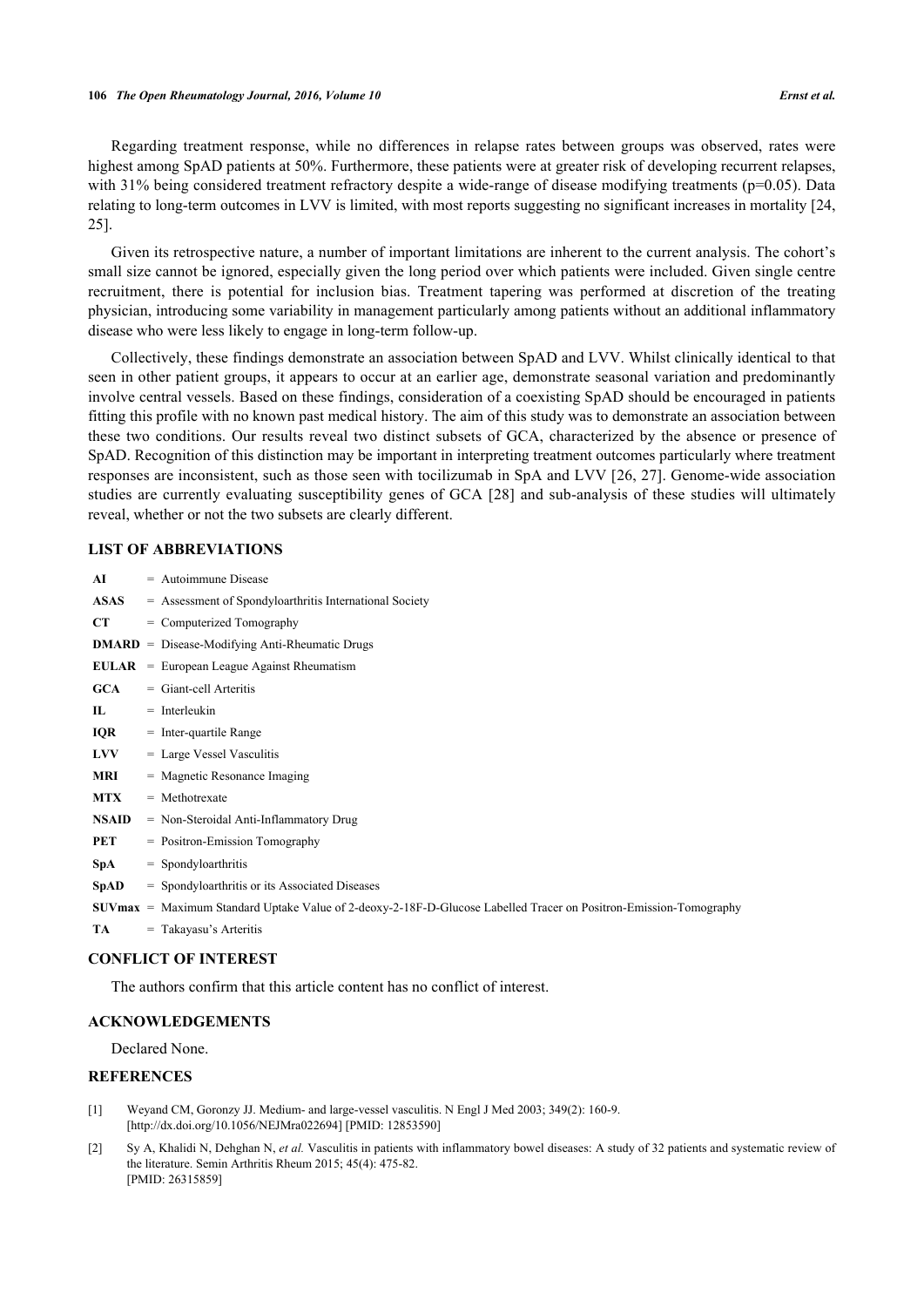- <span id="page-6-0"></span>[3] Terao C, Matsumura T, Yoshifuji H, *et al.* Takayasu arteritis and ulcerative colitis: high rate of co-occurrence and genetic overlap. Arthritis Rheumatol 2015; 67(8): 2226-32. [\[http://dx.doi.org/10.1002/art.39157](http://dx.doi.org/10.1002/art.39157)] [PMID: [25931203\]](http://www.ncbi.nlm.nih.gov/pubmed/25931203)
- <span id="page-6-1"></span>[4] Palazzi C, D Angelo S, Lubrano E, Olivieri I. Aortic involvement in ankylosing spondylitis. Clin Exp Rheumatol 2008; 26(3)(Suppl. 49): S131-4. [PMID: [18799070\]](http://www.ncbi.nlm.nih.gov/pubmed/18799070)
- <span id="page-6-2"></span>[5] Palazzi C, Salvarani C, DAngelo S, Olivieri I. Aortitis and periaortitis in ankylosing spondylitis. Joint Bone Spine 2011; 78(5): 451-5. [\[http://dx.doi.org/10.1016/j.jbspin.2010.11.003\]](http://dx.doi.org/10.1016/j.jbspin.2010.11.003) [PMID: [21185758](http://www.ncbi.nlm.nih.gov/pubmed/21185758)]
- <span id="page-6-3"></span>[6] Makredes M, Robinson D Jr, Bala M, Kimball AB. The burden of autoimmune disease: a comparison of prevalence ratios in patients with psoriatic arthritis and psoriasis. J Am Acad Dermatol 2009; 61(3): 405-10. [\[http://dx.doi.org/10.1016/j.jaad.2009.02.015](http://dx.doi.org/10.1016/j.jaad.2009.02.015)] [PMID: [19700012\]](http://www.ncbi.nlm.nih.gov/pubmed/19700012)
- <span id="page-6-4"></span>[7] Ernst D, Baerlecken NT, Schmidt RE, Witte T. Large vessel vasculitis and spondyloarthritis: coincidence or associated diseases? Scand J Rheumatol 2014; 43(3): 246-8. [\[http://dx.doi.org/10.3109/03009742.2013.850737\]](http://dx.doi.org/10.3109/03009742.2013.850737) [PMID: [24438209](http://www.ncbi.nlm.nih.gov/pubmed/24438209)]
- <span id="page-6-5"></span>[8] Rudwaleit M, Landewé R, van der Heijde D, *et al.* The development of Assessment of SpondyloArthritis international Society classification criteria for axial spondyloarthritis (part I): classification of paper patients by expert opinion including uncertainty appraisal. Ann Rheum Dis 2009; 68(6): 770-6. [\[http://dx.doi.org/10.1136/ard.2009.108217](http://dx.doi.org/10.1136/ard.2009.108217)] [PMID: [19297345\]](http://www.ncbi.nlm.nih.gov/pubmed/19297345)
- [9] Rudwaleit M, van der Heijde D, Landewé R, *et al.* The Assessment of SpondyloArthritis International Society classification criteria for peripheral spondyloarthritis and for spondyloarthritis in general. Ann Rheum Dis 2011; 70(1): 25-31. [\[http://dx.doi.org/10.1136/ard.2010.133645](http://dx.doi.org/10.1136/ard.2010.133645)] [PMID: [21109520\]](http://www.ncbi.nlm.nih.gov/pubmed/21109520)
- <span id="page-6-6"></span>[10] Rudwaleit M, van der Heijde D, Landewé R, *et al.* The development of Assessment of SpondyloArthritis international Society classification criteria for axial spondyloarthritis (part II): validation and final selection. Ann Rheum Dis 2009; 68(6): 777-83. [\[http://dx.doi.org/10.1136/ard.2009.108233](http://dx.doi.org/10.1136/ard.2009.108233)] [PMID: [19297344\]](http://www.ncbi.nlm.nih.gov/pubmed/19297344)
- <span id="page-6-7"></span>[11] Mukhtyar C, Guillevin L, Cid MC, *et al.* EULAR recommendations for the management of large vessel vasculitis. Ann Rheum Dis 2009; 68(3): 318-23. [\[http://dx.doi.org/10.1136/ard.2008.088351](http://dx.doi.org/10.1136/ard.2008.088351)] [PMID: [18413441\]](http://www.ncbi.nlm.nih.gov/pubmed/18413441)
- <span id="page-6-8"></span>[12] Stagnaro C, Cioffi E, Talarico R, Della Rossa A. Systemic vasculitides: a critical digest of the most recent literature. Clin Exp Rheumatol 2015; 33(2)(Suppl. 89): S-145-54. [PMID: [26016767\]](http://www.ncbi.nlm.nih.gov/pubmed/26016767)
- <span id="page-6-9"></span>[13] Benarous L, Terrier B, Puéchal X, et al. Tobacco differentially affects the clinical-biological phenotypes of ANCA-associated vasculitides. Clin Exp Rheumatol 2015; 33(2)(Suppl. 89): S-116-21. [PMID: [26016761\]](http://www.ncbi.nlm.nih.gov/pubmed/26016761)
- <span id="page-6-10"></span>[14] Gonzalez-Gay MA, Piñeiro A, Gomez-Gigirey A, *et al.* Influence of traditional risk factors of atherosclerosis in the development of severe ischemic complications in giant cell arteritis. Medicine (Baltimore) 2004; 83(6): 342-7. [\[http://dx.doi.org/10.1097/01.md.0000145369.25558.b5](http://dx.doi.org/10.1097/01.md.0000145369.25558.b5)] [PMID: [15525846\]](http://www.ncbi.nlm.nih.gov/pubmed/15525846)
- <span id="page-6-11"></span>[15] Fernandez-Lopez MJ, Wamen S, Karmali R, Peretz A, Gonzalez-Gay MA, Bentin J. Low back pain as presenting manifestation of giant cell arteritis associated to abdominal aortitis. Clin Exp Rheumatol 2007; 25(1)(Suppl. 44): S31-3. [PMID: [17428361\]](http://www.ncbi.nlm.nih.gov/pubmed/17428361)
- [16] Kiyohara H, Hisamatsu T, Matsuoka K, *et al.* Crohns Disease in which the Patient Developed Aortitis during Treatment with Adalimumab. Intern Med 2015; 54(14): 1725-32. [\[http://dx.doi.org/10.2169/internalmedicine.54.3853\]](http://dx.doi.org/10.2169/internalmedicine.54.3853) [PMID: [26179525](http://www.ncbi.nlm.nih.gov/pubmed/26179525)]
- <span id="page-6-12"></span>[17] Loricera J, Blanco R, Hernández JL, *et al.* Non-infectious aortitis: a report of 32 cases from a single tertiary centre in a 4-year period and literature review. Clin Exp Rheumatol 2015; 33(2)(Suppl. 89): S-19-31. [PMID: [25437450\]](http://www.ncbi.nlm.nih.gov/pubmed/25437450)
- <span id="page-6-13"></span>[18] Sherlock JP, Joyce-Shaikh B, Turner SP, *et al.* IL-23 induces spondyloarthropathy by acting on ROR-γt+ CD3+CD4-CD8- entheseal resident T cells. Nat Med 2012; 18(7): 1069-76. [\[http://dx.doi.org/10.1038/nm.2817](http://dx.doi.org/10.1038/nm.2817)] [PMID: [22772566\]](http://www.ncbi.nlm.nih.gov/pubmed/22772566)
- <span id="page-6-14"></span>[19] Dunstan E, Lester SL, Rischmueller M, *et al.* Epidemiology of biopsy-proven giant cell arteritis in South Australia. Intern Med J 2014; 44(1): 32-9. [\[http://dx.doi.org/10.1111/imj.12293](http://dx.doi.org/10.1111/imj.12293)] [PMID: [24118799](http://www.ncbi.nlm.nih.gov/pubmed/24118799)]
- <span id="page-6-15"></span>[20] Salvarani C, Crowson CS, OFallon WM, Hunder GG, Gabriel SE. Reappraisal of the epidemiology of giant cell arteritis in Olmsted County, Minnesota, over a fifty-year period. Arthritis Rheum 2004; 51(2): 264-8. [\[http://dx.doi.org/10.1002/art.20227](http://dx.doi.org/10.1002/art.20227)] [PMID: [15077270\]](http://www.ncbi.nlm.nih.gov/pubmed/15077270)
- <span id="page-6-16"></span>[21] Gonzalez-Gay MA, Miranda-Filloy JA, Lopez-Diaz MJ, *et al.* Giant cell arteritis in northwestern Spain: a 25-year epidemiologic study. Medicine (Baltimore) 2007; 86(2): 61-8. [\[http://dx.doi.org/10.1097/md.0b013e31803d1764\]](http://dx.doi.org/10.1097/md.0b013e31803d1764) [PMID: [17435586](http://www.ncbi.nlm.nih.gov/pubmed/17435586)]